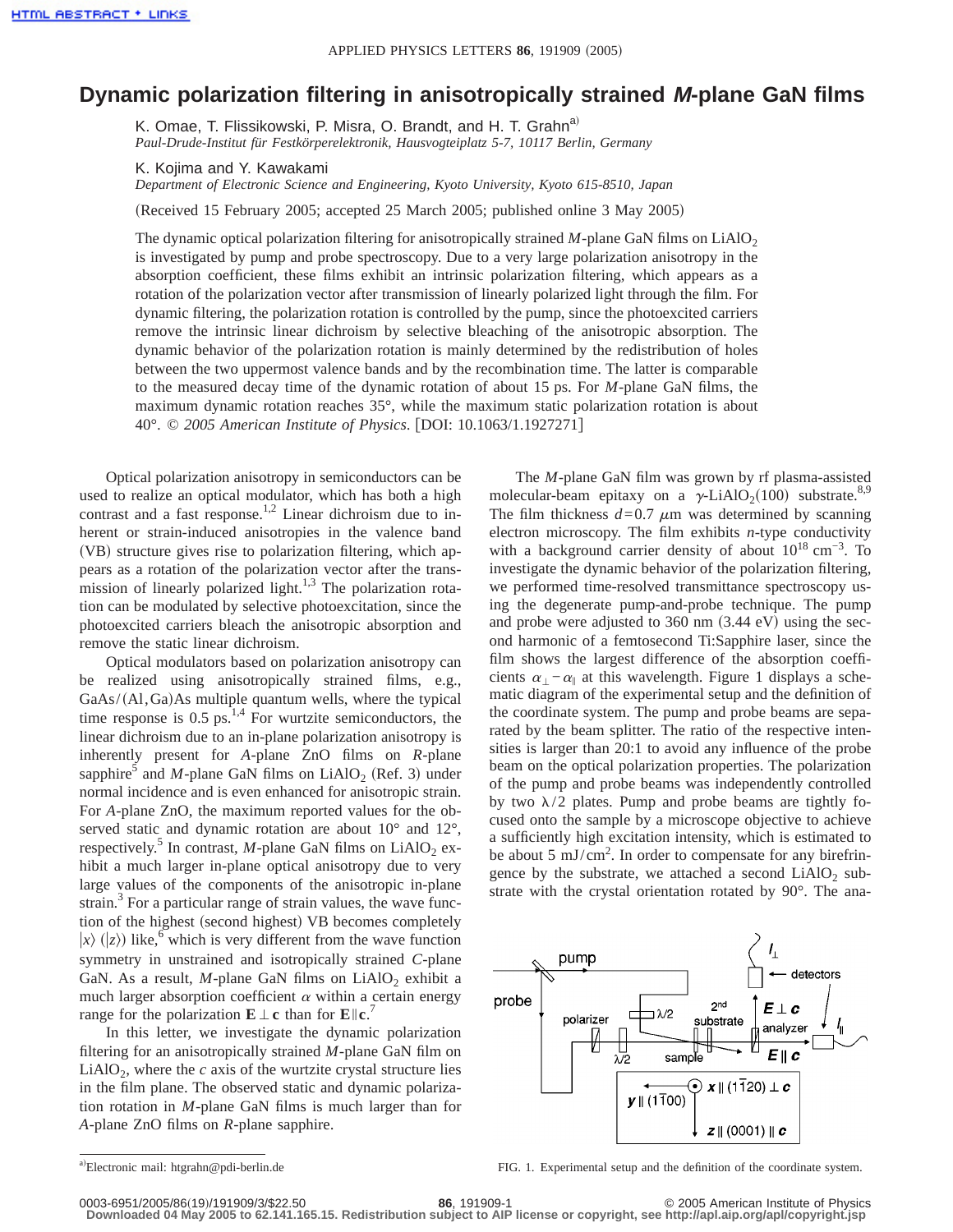

FIG. 2. Measured (squares) and calculated (dashed line) static rotation angle  $\Phi$  for  $T_1/T_1 = 1/37$  vs  $\phi_i$ ; for 360 nm at 300 K. The upper left inset connects the transitions  $E_1$ ,  $E_2$ , and  $E_3$  from the three uppermost valence bands (VBs) into the conduction band (CB) to their respective polarizations  $x$ ,  $z$ , and  $y$ . The lower right inset shows the definition of the angles and polarization directions.

lyzer after the sample is used to split the transmitted probe beam in two components  $\mathbf{E} \parallel \mathbf{c} \left( \phi_a = 0^\circ \right)$  and  $\mathbf{E} \perp \mathbf{c} \left( \phi_a \right)$  $=90^{\circ}$ ), which are simultaneously measured by two photodiodes connected to two lock-in amplifiers.

Under normal incidence, the light propagates in the *y* direction. Therefore, only the highest and second highest VBs have to be considered, since their polarization is *x*- and *z*-like, respectively, as indicated in the upper left inset of Fig. 2. The effectiveness of the filtering of the incoming polarization vector with an angle  $\phi_i$  with respect to the outgoing polarization vector with an angle  $\phi_f$  can be quantified by the difference  $\Phi$  as

$$
\Phi = \phi_i - \phi_f = \phi_i - \arctan\left(\sqrt{\frac{I_{\perp}^0}{I_{\parallel}^0}}\right),\tag{1}
$$

where  $I_{\parallel}^{0}$  and  $I_{\perp}^{0}$  denote the transmitted intensities of the probe beam without the pump beam separated by the analyzer according to their polarization as shown in Fig. 1. The filtering appears as a rotation by  $\Phi$  of the incoming polarization vector. The birefringence of the film can be neglected around  $360 \text{ nm}$ .<sup>7</sup> The squares in Fig. 2 indicate the measured polarization rotation for 360 nm at 300 K.  $\Phi$  can be also expressed by

$$
\Phi = \phi_i - \arctan\bigg(\tan(\phi_i) \sqrt{\frac{T_\perp}{T_\parallel}}\bigg),\tag{2}
$$

where  $T_{\perp}$  and  $T_{\parallel}$  denote the corresponding transmittances. The dashed line in Fig. 2 indicates the calculated value of  $\Phi$ using Eq. (2) with a value of  $T_{\perp}/T_{\parallel}=1/37$ , which was independently measured by detecting the transmittances without an analyzer for  $\phi_i = 0$  and 90°.<sup>3</sup> In this case, the probe beam at 360 nm was derived from a Xe arc-lamp filtered by a 0.64 m monochromator. Its intensity is several orders of magnitude smaller than the one of the probe beam of the pulsed laser. Both, the squares and the dashed line, agree very well over the whole range of the polarization angle of the incoming light beam. From this comparison, we conclude that the intensity of the probe beam is sufficiently weak so that it does not have any influence on the optical polarization properties of the film. The maximum static rotation of 40° is observed for  $\phi_i = 60^\circ$ . Note that the maximum static rotation is solely determined by the value of the ratio  $T_{\perp}/T_{\parallel}=a^2$ , since  $\Phi_{\text{max}} = \arctan[(1-a)/(2\sqrt{a})]$ , which becomes about 46° for  $a^2 = 1/37$ .



FIG. 3. Differential absorption spectra  $\Delta \alpha(t)$  vs time delay for two pump polarizations  $\mathbf{E} \parallel \mathbf{c}$  (upper curves) and  $\mathbf{E} \perp \mathbf{c}$  (lower curves) and two analyzer angles  $\phi_a = 90^\circ$  (dashed lines) and 0° (solid lines) recorded for 360 nm at 300 K.

Figure 3 shows the differential absorption  $\Delta \alpha$  versus time delay between pump and probe for  $\phi_i = 60^\circ$  for two pump polarization and two analyzer angles. The quantity  $\Delta \alpha$ is related to the measured intensities by

$$
\Delta \alpha_j = \alpha_j - \alpha_j^0 = \frac{1}{d} \ln \frac{I_j^0}{I_j},\tag{3}
$$

where *j* denotes an analyzer angle of either  $\phi_a = 0^{\circ}$  (||) or  $\phi_a = 90^\circ (\perp)$ .  $\alpha_j^0 (I_j^0)$  and  $\alpha_j (I_j)$  are the corresponding absorption coefficients (transmitted intensities) without and with the pump beam, respectively.  $\Delta \alpha$  is modulated by the bleaching of the probe absorption due to the pump. When the pump beam has a perpendicular (parallel) polarization with respect to the  $c$  axis, only the uppermost (second highest) VB is directly excited due to the polarization selection rules. If the relaxation of electrons within the conduction band and holes within the VB can be neglected,  $\alpha_{\perp}(t)$  should only be modulated for a pump polarization  $\mathbf{E} \perp \mathbf{c}$ , while  $\alpha_{\parallel}(t)$  should only be affected for **E**i**c**. However, a strong modulation of both  $\alpha_{\perp}$  and  $\alpha_{\parallel}$  is observed in Fig. 3 for both pump polarizations, indicating the redistribution of photoexcited holes between the two uppermost VBs. A fast initial decay of  $\Delta \alpha$  with a time constant of about 200 fs, which is comparable to the time resolution of the laser system (mainly determined by the pulse width), is only observed in Fig. 3, when the analyzer is aligned parallel to the pump polarization. This initial decay is probably caused by the redistribution of holes between the uppermost and second highest VB. Ye *et al.*<sup>10</sup> reported for *p*-type GaN that the hole-hole scattering time and the hothole cooling time are 50 and 600 fs, respectively. These values imply that the redistribution of the holes is probably mediated by hole-hole scattering. However, the actual value of the redistribution time cannot be determined with our current setup due to the time resolution of about 200 fs. In order to clarify the hole relaxation mechanism in the VBs, additional systematic investigations are necessary. The time constant of the slower decay is about 15 ps for all four curves shown in Fig. 3. This time is very similar to the recombination time of about 11 ps, which was independently determined by time-resolved photoluminescence spectroscopy. At 300 K, the recombination process is dominated by nonradiative recombination. By introducing additional nonradiative recombination centers, the response time of the polarization modulator can be reduced.

Figure 4 shows the dynamic rotation  $\Phi(t)$ , which is determined from the transmitted probe intensities  $I_{\perp}(t)$  and  $I_{\parallel}(t)$ using Eq.  $(1)$ , as a function of time delay for two pump

**Downloaded 04 May 2005 to 62.141.165.15. Redistribution subject to AIP license or copyright, see http://apl.aip.org/apl/copyright.jsp**